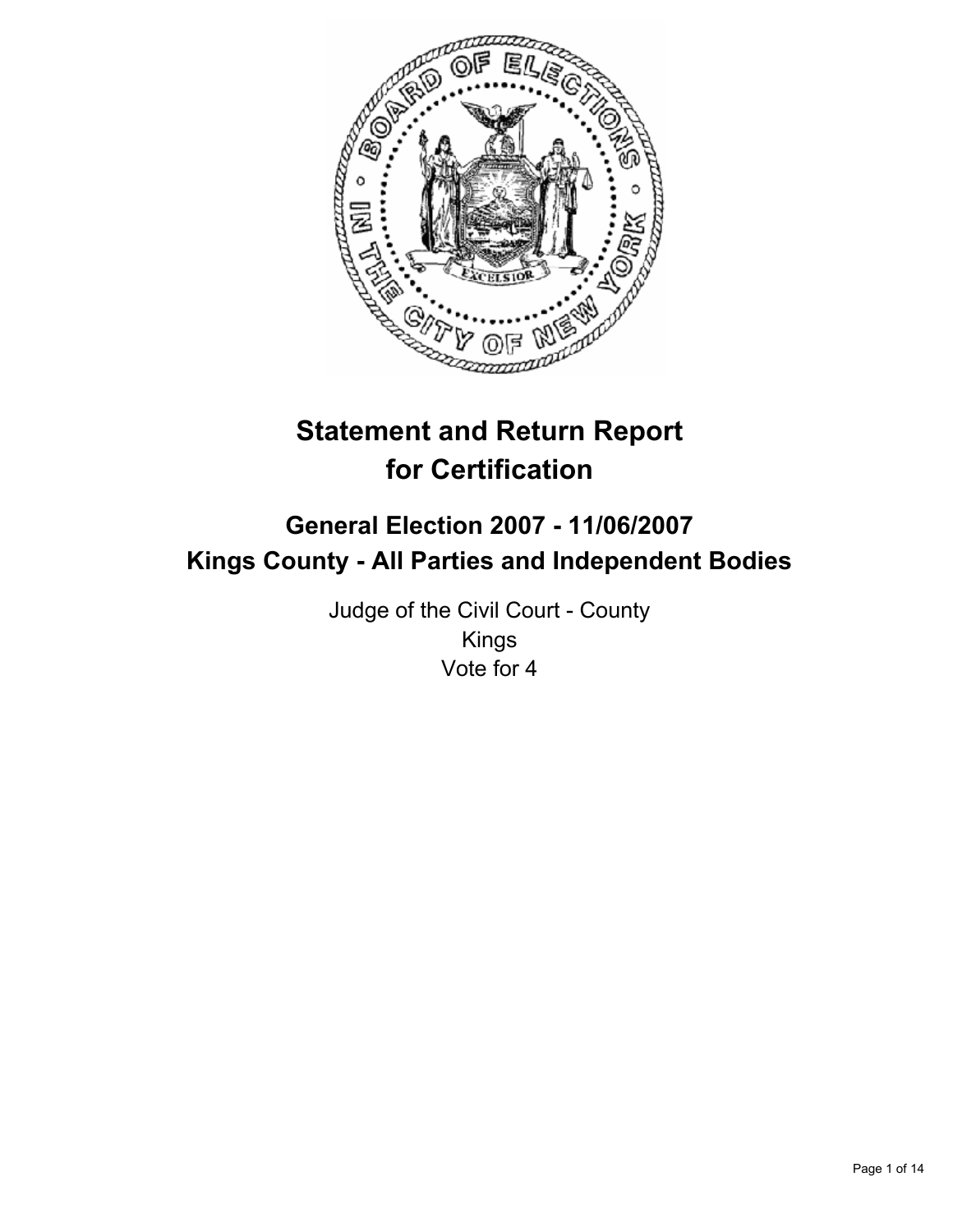

| PUBLIC COUNTER                        | 4,553  |  |
|---------------------------------------|--------|--|
| <b>EMERGENCY</b>                      | 0      |  |
| <b>ABSENTEE/MILITARY</b>              | 84     |  |
| <b>AFFIDAVIT</b>                      | 74     |  |
| <b>Total Ballots</b>                  | 4,711  |  |
| DEBRA SILBER (DEMOCRATIC)             | 2,504  |  |
| VINCENT F MARTUSCIELLO (REPUBLICAN)   | 127    |  |
| VINCENT F MARTUSCIELLO (CONSERVATIVE) | 95     |  |
| FREDERICK C ARRIAGA (DEMOCRATIC)      | 2,518  |  |
| MICHAEL S REINHARDT (REPUBLICAN)      | 132    |  |
| MICHAEL S REINHARDT (CONSERVATIVE)    | 109    |  |
| CAROLYN E WADE (DEMOCRATIC)           | 2,854  |  |
| PHILIP J SMALLMAN (REPUBLICAN)        | 128    |  |
| PHILIP J SMALLMAN (CONSERVATIVE)      | 93     |  |
| ROBIN K SHEARES (DEMOCRATIC)          | 2,524  |  |
| THOMAS JR STADNIK (CONSERVATIVE)      | 82     |  |
| <b>Total Votes</b>                    | 11,166 |  |
| Unrecorded                            | 7,678  |  |

| PUBLIC COUNTER                        | 3,466  |
|---------------------------------------|--------|
| <b>EMERGENCY</b>                      | 3      |
| ABSENTEE/MILITARY                     | 152    |
| <b>AFFIDAVIT</b>                      | 41     |
| <b>Total Ballots</b>                  | 3,662  |
| DEBRA SILBER (DEMOCRATIC)             | 2,093  |
| VINCENT F MARTUSCIELLO (REPUBLICAN)   | 441    |
| VINCENT F MARTUSCIELLO (CONSERVATIVE) | 197    |
| FREDERICK C ARRIAGA (DEMOCRATIC)      | 1,897  |
| MICHAEL S REINHARDT (REPUBLICAN)      | 502    |
| MICHAEL S REINHARDT (CONSERVATIVE)    | 215    |
| CAROLYN E WADE (DEMOCRATIC)           | 2,108  |
| PHILIP J SMALLMAN (REPUBLICAN)        | 459    |
| PHILIP J SMALLMAN (CONSERVATIVE)      | 200    |
| ROBIN K SHEARES (DEMOCRATIC)          | 1,917  |
| THOMAS JR STADNIK (CONSERVATIVE)      | 277    |
| <b>Total Votes</b>                    | 10,306 |
| Unrecorded                            | 4,342  |
|                                       |        |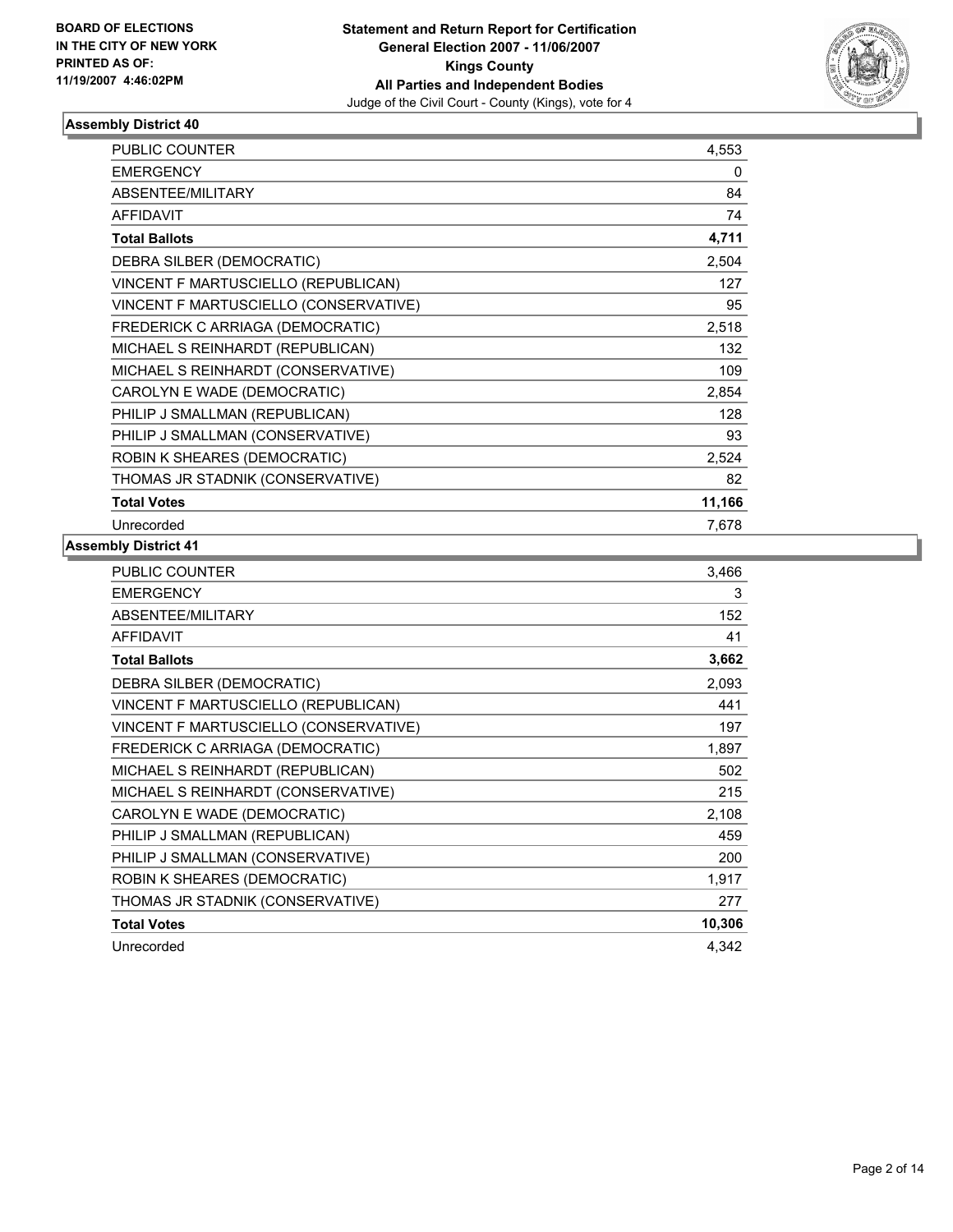

| PUBLIC COUNTER                        | 3,601 |
|---------------------------------------|-------|
| <b>EMERGENCY</b>                      | 0     |
| ABSENTEE/MILITARY                     | 127   |
| <b>AFFIDAVIT</b>                      | 55    |
| <b>Total Ballots</b>                  | 3,783 |
| DEBRA SILBER (DEMOCRATIC)             | 1,918 |
| VINCENT F MARTUSCIELLO (REPUBLICAN)   | 165   |
| VINCENT F MARTUSCIELLO (CONSERVATIVE) | 110   |
| FREDERICK C ARRIAGA (DEMOCRATIC)      | 1,820 |
| MICHAEL S REINHARDT (REPUBLICAN)      | 230   |
| MICHAEL S REINHARDT (CONSERVATIVE)    | 128   |
| CAROLYN E WADE (DEMOCRATIC)           | 2,025 |
| PHILIP J SMALLMAN (REPUBLICAN)        | 199   |
| PHILIP J SMALLMAN (CONSERVATIVE)      | 118   |
| ROBIN K SHEARES (DEMOCRATIC)          | 1,876 |
| THOMAS JR STADNIK (CONSERVATIVE)      | 130   |
| <b>Total Votes</b>                    | 8,719 |
| Unrecorded                            | 6,413 |

| <b>PUBLIC COUNTER</b>                 | 3,765 |
|---------------------------------------|-------|
| <b>EMERGENCY</b>                      |       |
| ABSENTEE/MILITARY                     | 201   |
| <b>AFFIDAVIT</b>                      | 48    |
| <b>Total Ballots</b>                  | 4,015 |
| DEBRA SILBER (DEMOCRATIC)             | 2,005 |
| VINCENT F MARTUSCIELLO (REPUBLICAN)   | 137   |
| VINCENT F MARTUSCIELLO (CONSERVATIVE) | 103   |
| FREDERICK C ARRIAGA (DEMOCRATIC)      | 2,025 |
| MICHAEL S REINHARDT (REPUBLICAN)      | 143   |
| MICHAEL S REINHARDT (CONSERVATIVE)    | 107   |
| CAROLYN E WADE (DEMOCRATIC)           | 2,357 |
| PHILIP J SMALLMAN (REPUBLICAN)        | 134   |
| PHILIP J SMALLMAN (CONSERVATIVE)      | 106   |
| ROBIN K SHEARES (DEMOCRATIC)          | 2,089 |
| THOMAS JR STADNIK (CONSERVATIVE)      | 105   |
| <b>Total Votes</b>                    | 9,311 |
| Unrecorded                            | 6,749 |
|                                       |       |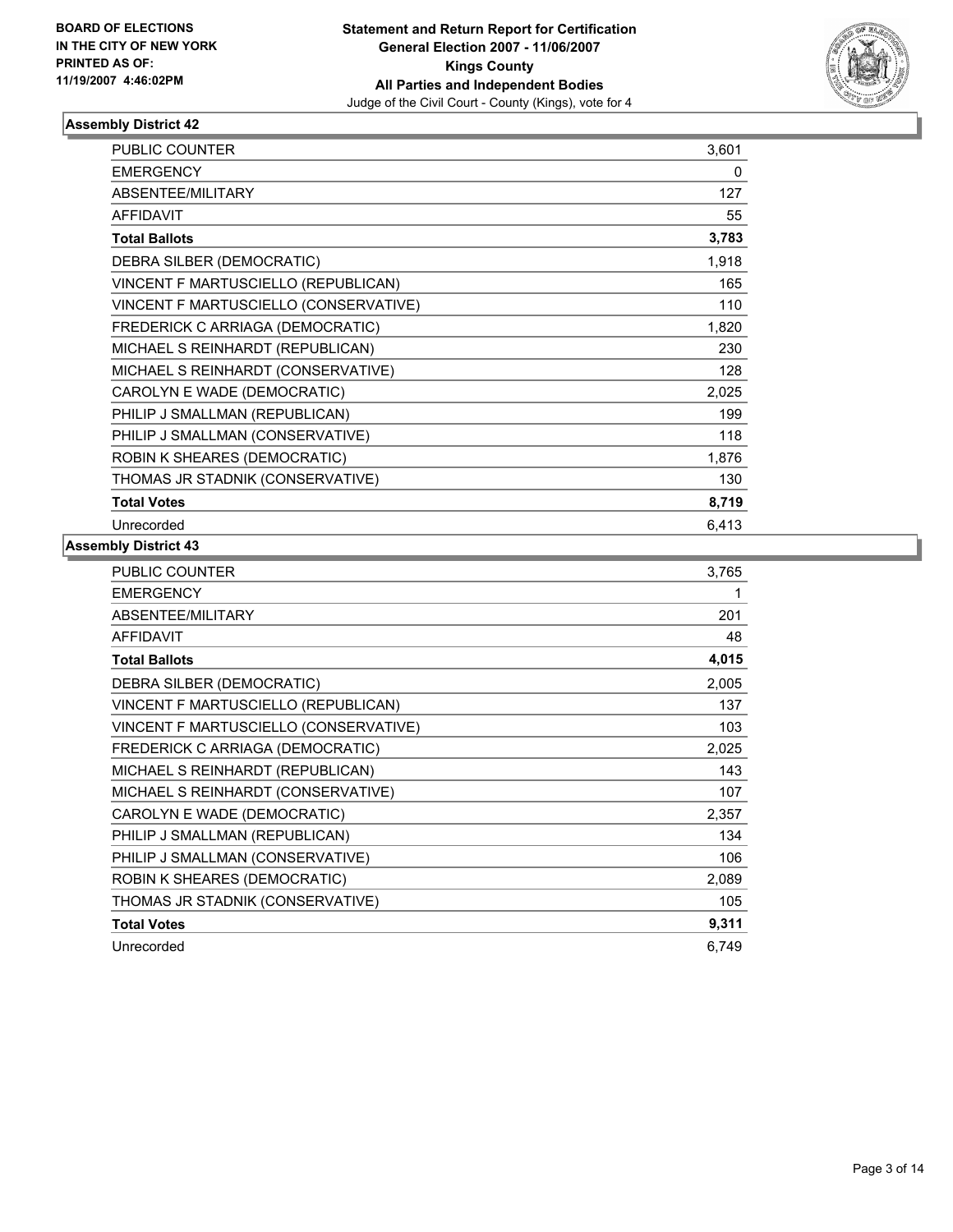

| <b>PUBLIC COUNTER</b>                 | 4,114  |  |
|---------------------------------------|--------|--|
| <b>EMERGENCY</b>                      | 19     |  |
| ABSENTEE/MILITARY                     | 155    |  |
| <b>AFFIDAVIT</b>                      | 33     |  |
| <b>Total Ballots</b>                  | 4,321  |  |
| DEBRA SILBER (DEMOCRATIC)             | 2,392  |  |
| VINCENT F MARTUSCIELLO (REPUBLICAN)   | 566    |  |
| VINCENT F MARTUSCIELLO (CONSERVATIVE) | 275    |  |
| FREDERICK C ARRIAGA (DEMOCRATIC)      | 2.195  |  |
| MICHAEL S REINHARDT (REPUBLICAN)      | 622    |  |
| MICHAEL S REINHARDT (CONSERVATIVE)    | 271    |  |
| CAROLYN E WADE (DEMOCRATIC)           | 2,243  |  |
| PHILIP J SMALLMAN (REPUBLICAN)        | 638    |  |
| PHILIP J SMALLMAN (CONSERVATIVE)      | 278    |  |
| ROBIN K SHEARES (DEMOCRATIC)          | 2,154  |  |
| THOMAS JR STADNIK (CONSERVATIVE)      | 326    |  |
| CALVIN JOHNSON (WRITE-IN)             | 1      |  |
| <b>GAVRIEL SHMVILLI (WRITE-IN)</b>    | 1      |  |
| KAILA SHMVILLI (WRITE-IN)             | 1      |  |
| MELENA RIZIK (WRITE-IN)               | 1      |  |
| SIMON STROH (WRITE-IN)                |        |  |
| <b>Total Votes</b>                    | 11,965 |  |
| Unrecorded                            | 5,319  |  |

| PUBLIC COUNTER                        | 2,665 |
|---------------------------------------|-------|
| <b>EMERGENCY</b>                      |       |
| ABSENTEE/MILITARY                     | 189   |
| <b>AFFIDAVIT</b>                      | 15    |
| <b>Total Ballots</b>                  | 2,870 |
| DEBRA SILBER (DEMOCRATIC)             | 1,511 |
| VINCENT F MARTUSCIELLO (REPUBLICAN)   | 511   |
| VINCENT F MARTUSCIELLO (CONSERVATIVE) | 272   |
| FREDERICK C ARRIAGA (DEMOCRATIC)      | 1,212 |
| MICHAEL S REINHARDT (REPUBLICAN)      | 612   |
| MICHAEL S REINHARDT (CONSERVATIVE)    | 282   |
| CAROLYN E WADE (DEMOCRATIC)           | 1,272 |
| PHILIP J SMALLMAN (REPUBLICAN)        | 585   |
| PHILIP J SMALLMAN (CONSERVATIVE)      | 272   |
| ROBIN K SHEARES (DEMOCRATIC)          | 1,270 |
| THOMAS JR STADNIK (CONSERVATIVE)      | 325   |
| CHAIM STORCH (WRITE-IN)               | 1     |
| IAN RANDAL STROCK (WRITE-IN)          | 1     |
| <b>Total Votes</b>                    | 8,126 |
| Unrecorded                            | 3,354 |
|                                       |       |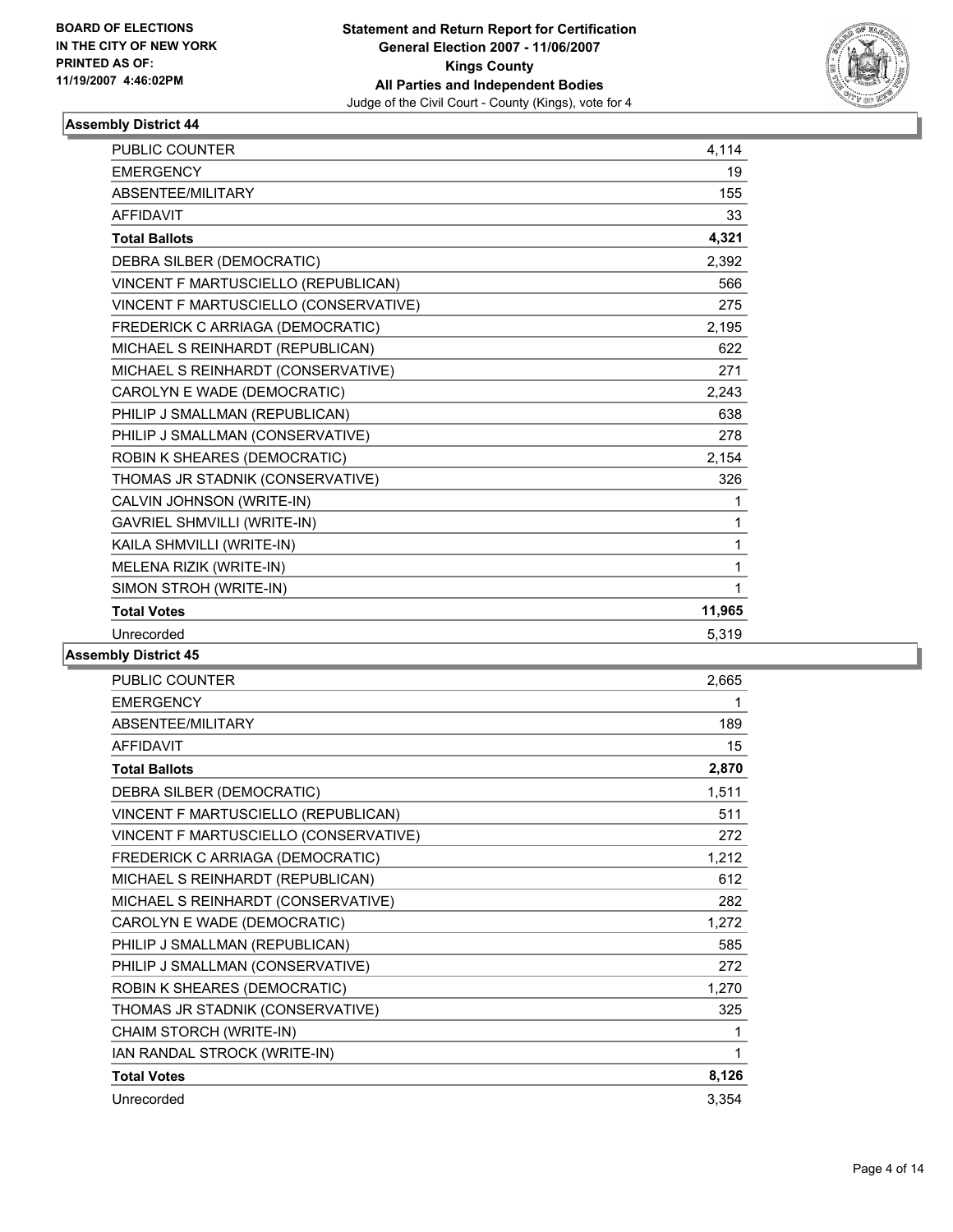

| PUBLIC COUNTER                        | 3,972  |  |
|---------------------------------------|--------|--|
| <b>EMERGENCY</b>                      | 0      |  |
| ABSENTEE/MILITARY                     | 329    |  |
| <b>AFFIDAVIT</b>                      | 32     |  |
| <b>Total Ballots</b>                  | 4,333  |  |
| DEBRA SILBER (DEMOCRATIC)             | 2,146  |  |
| VINCENT F MARTUSCIELLO (REPUBLICAN)   | 735    |  |
| VINCENT F MARTUSCIELLO (CONSERVATIVE) | 299    |  |
| FREDERICK C ARRIAGA (DEMOCRATIC)      | 1,982  |  |
| MICHAEL S REINHARDT (REPUBLICAN)      | 726    |  |
| MICHAEL S REINHARDT (CONSERVATIVE)    | 285    |  |
| CAROLYN E WADE (DEMOCRATIC)           | 2,091  |  |
| PHILIP J SMALLMAN (REPUBLICAN)        | 741    |  |
| PHILIP J SMALLMAN (CONSERVATIVE)      | 270    |  |
| ROBIN K SHEARES (DEMOCRATIC)          | 1,995  |  |
| THOMAS JR STADNIK (CONSERVATIVE)      | 349    |  |
| TERRY CERRICER (WRITE-IN)             |        |  |
| <b>Total Votes</b>                    | 11,620 |  |
| Unrecorded                            | 5,712  |  |

| <b>PUBLIC COUNTER</b>                 | 2,544 |
|---------------------------------------|-------|
| <b>EMERGENCY</b>                      | 0     |
| ABSENTEE/MILITARY                     | 202   |
| <b>AFFIDAVIT</b>                      | 13    |
| <b>Total Ballots</b>                  | 2,759 |
| DEBRA SILBER (DEMOCRATIC)             | 1,375 |
| VINCENT F MARTUSCIELLO (REPUBLICAN)   | 547   |
| VINCENT F MARTUSCIELLO (CONSERVATIVE) | 186   |
| FREDERICK C ARRIAGA (DEMOCRATIC)      | 1,319 |
| MICHAEL S REINHARDT (REPUBLICAN)      | 529   |
| MICHAEL S REINHARDT (CONSERVATIVE)    | 168   |
| CAROLYN E WADE (DEMOCRATIC)           | 1,304 |
| PHILIP J SMALLMAN (REPUBLICAN)        | 480   |
| PHILIP J SMALLMAN (CONSERVATIVE)      | 151   |
| ROBIN K SHEARES (DEMOCRATIC)          | 1,269 |
| THOMAS JR STADNIK (CONSERVATIVE)      | 227   |
| <b>Total Votes</b>                    | 7,555 |
| Unrecorded                            | 3,481 |
|                                       |       |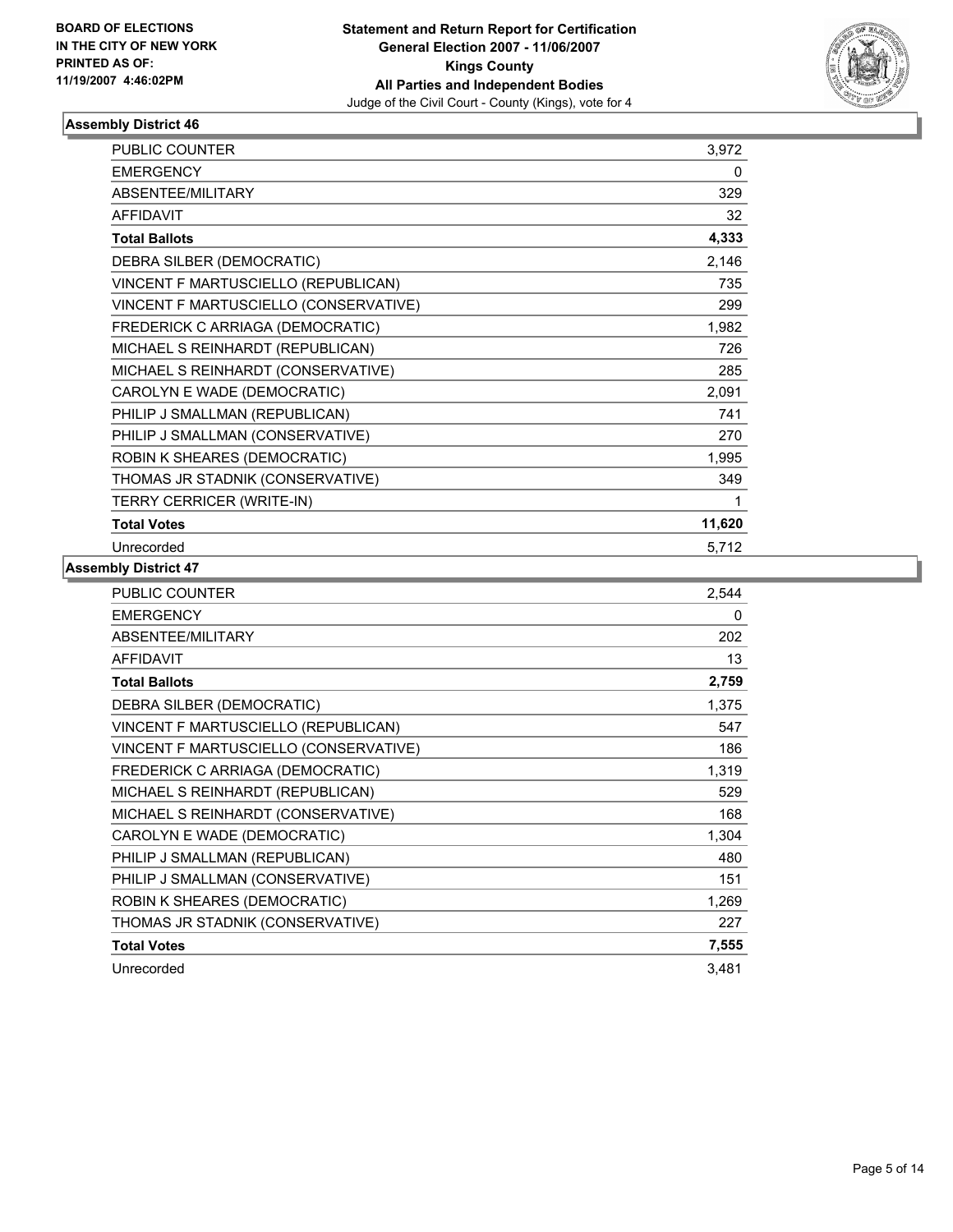

| PUBLIC COUNTER                        | 4,147 |
|---------------------------------------|-------|
| <b>EMERGENCY</b>                      | 0     |
| ABSENTEE/MILITARY                     | 152   |
| <b>AFFIDAVIT</b>                      | 24    |
| <b>Total Ballots</b>                  | 4,323 |
| DEBRA SILBER (DEMOCRATIC)             | 1,718 |
| VINCENT F MARTUSCIELLO (REPUBLICAN)   | 720   |
| VINCENT F MARTUSCIELLO (CONSERVATIVE) | 330   |
| FREDERICK C ARRIAGA (DEMOCRATIC)      | 1,154 |
| MICHAEL S REINHARDT (REPUBLICAN)      | 896   |
| MICHAEL S REINHARDT (CONSERVATIVE)    | 381   |
| CAROLYN E WADE (DEMOCRATIC)           | 1,223 |
| PHILIP J SMALLMAN (REPUBLICAN)        | 816   |
| PHILIP J SMALLMAN (CONSERVATIVE)      | 375   |
| ROBIN K SHEARES (DEMOCRATIC)          | 1,244 |
| THOMAS JR STADNIK (CONSERVATIVE)      | 429   |
| ALLEN POPPER (WRITE-IN)               |       |
| <b>Total Votes</b>                    | 9,287 |
| Unrecorded                            | 8,005 |

| <b>PUBLIC COUNTER</b>                 | 2,469 |
|---------------------------------------|-------|
| <b>EMERGENCY</b>                      | 0     |
| ABSENTEE/MILITARY                     | 157   |
| <b>AFFIDAVIT</b>                      | 17    |
| <b>Total Ballots</b>                  | 2,643 |
| DEBRA SILBER (DEMOCRATIC)             | 1,055 |
| VINCENT F MARTUSCIELLO (REPUBLICAN)   | 625   |
| VINCENT F MARTUSCIELLO (CONSERVATIVE) | 249   |
| FREDERICK C ARRIAGA (DEMOCRATIC)      | 932   |
| MICHAEL S REINHARDT (REPUBLICAN)      | 540   |
| MICHAEL S REINHARDT (CONSERVATIVE)    | 216   |
| CAROLYN E WADE (DEMOCRATIC)           | 915   |
| PHILIP J SMALLMAN (REPUBLICAN)        | 522   |
| PHILIP J SMALLMAN (CONSERVATIVE)      | 203   |
| ROBIN K SHEARES (DEMOCRATIC)          | 918   |
| THOMAS JR STADNIK (CONSERVATIVE)      | 269   |
| JACK PURUIN (WRITE-IN)                |       |
| <b>Total Votes</b>                    | 6,445 |
| Unrecorded                            | 4,127 |
|                                       |       |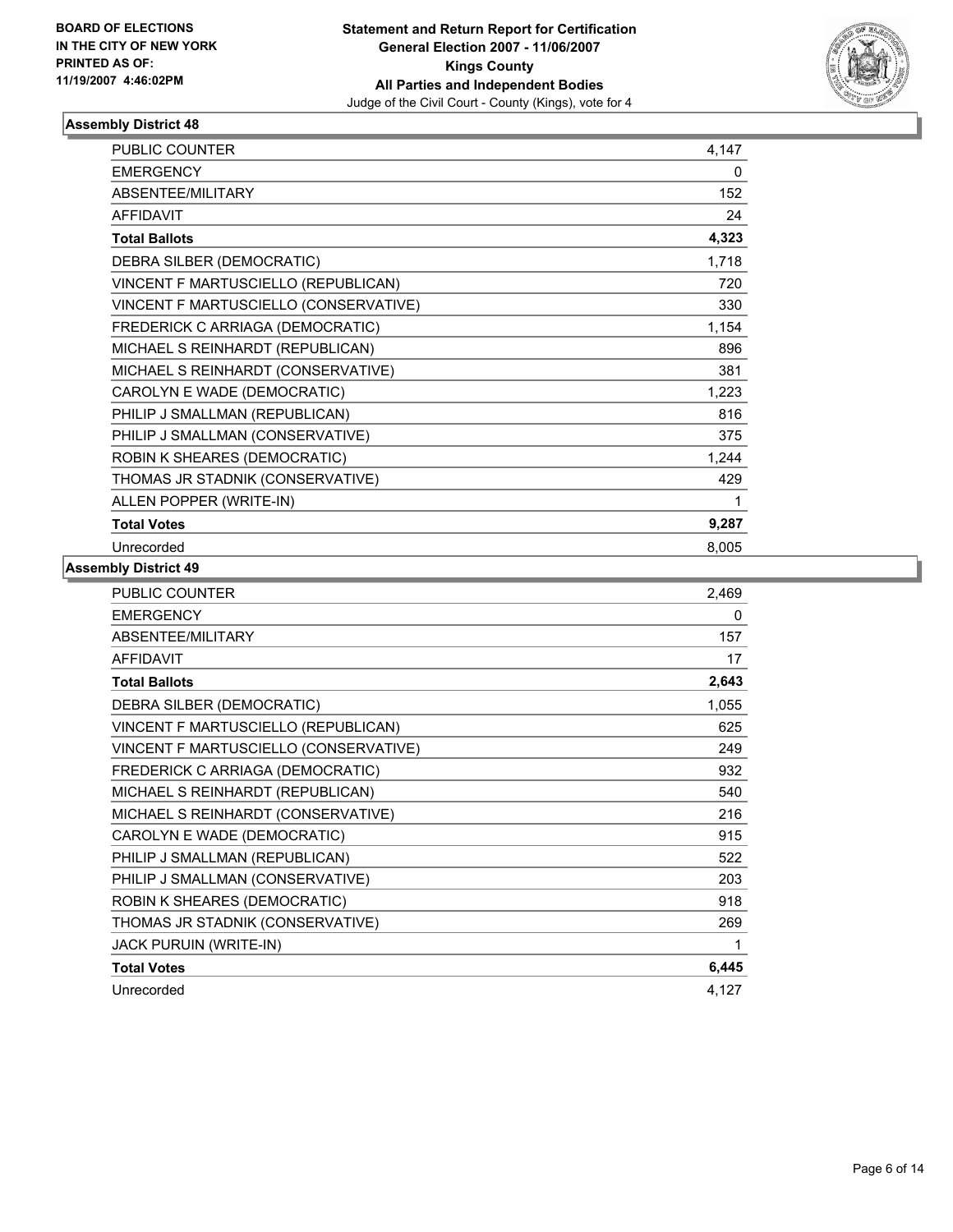

| PUBLIC COUNTER                        | 2,273 |
|---------------------------------------|-------|
| <b>EMERGENCY</b>                      | 4     |
| ABSENTEE/MILITARY                     | 101   |
| <b>AFFIDAVIT</b>                      | 16    |
| <b>Total Ballots</b>                  | 2,394 |
| DEBRA SILBER (DEMOCRATIC)             | 1,288 |
| VINCENT F MARTUSCIELLO (REPUBLICAN)   | 180   |
| VINCENT F MARTUSCIELLO (CONSERVATIVE) | 102   |
| FREDERICK C ARRIAGA (DEMOCRATIC)      | 1,300 |
| MICHAEL S REINHARDT (REPUBLICAN)      | 180   |
| MICHAEL S REINHARDT (CONSERVATIVE)    | 85    |
| CAROLYN E WADE (DEMOCRATIC)           | 1,394 |
| PHILIP J SMALLMAN (REPUBLICAN)        | 161   |
| PHILIP J SMALLMAN (CONSERVATIVE)      | 96    |
| ROBIN K SHEARES (DEMOCRATIC)          | 1,265 |
| THOMAS JR STADNIK (CONSERVATIVE)      | 125   |
| <b>Total Votes</b>                    | 6,176 |
| Unrecorded                            | 3,400 |

| PUBLIC COUNTER                        | 2,464 |
|---------------------------------------|-------|
| <b>EMERGENCY</b>                      | 7     |
| ABSENTEE/MILITARY                     | 70    |
| <b>AFFIDAVIT</b>                      | 39    |
| <b>Total Ballots</b>                  | 2,580 |
| DEBRA SILBER (DEMOCRATIC)             | 1,224 |
| VINCENT F MARTUSCIELLO (REPUBLICAN)   | 234   |
| VINCENT F MARTUSCIELLO (CONSERVATIVE) | 138   |
| FREDERICK C ARRIAGA (DEMOCRATIC)      | 1,226 |
| MICHAEL S REINHARDT (REPUBLICAN)      | 235   |
| MICHAEL S REINHARDT (CONSERVATIVE)    | 125   |
| CAROLYN E WADE (DEMOCRATIC)           | 1,222 |
| PHILIP J SMALLMAN (REPUBLICAN)        | 225   |
| PHILIP J SMALLMAN (CONSERVATIVE)      | 117   |
| ROBIN K SHEARES (DEMOCRATIC)          | 1,099 |
| THOMAS JR STADNIK (CONSERVATIVE)      | 161   |
| <b>Total Votes</b>                    | 6,006 |
| Unrecorded                            | 4,314 |
|                                       |       |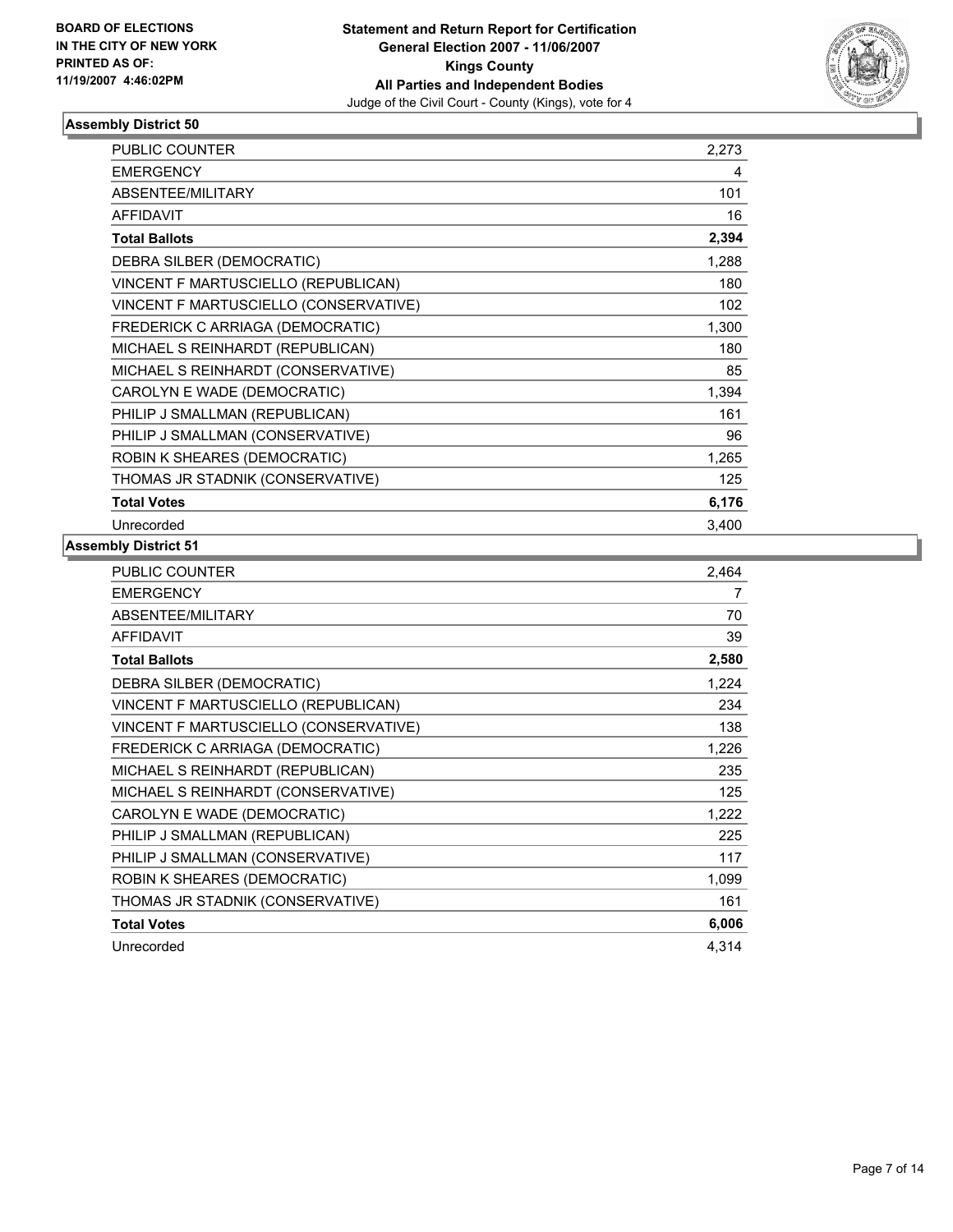

| <b>PUBLIC COUNTER</b>                 | 3,939          |
|---------------------------------------|----------------|
| <b>EMERGENCY</b>                      | 4              |
| ABSENTEE/MILITARY                     | 254            |
| <b>AFFIDAVIT</b>                      | 35             |
| <b>Total Ballots</b>                  | 4,232          |
| DEBRA SILBER (DEMOCRATIC)             | 2,885          |
| VINCENT F MARTUSCIELLO (REPUBLICAN)   | 425            |
| VINCENT F MARTUSCIELLO (CONSERVATIVE) | 189            |
| FREDERICK C ARRIAGA (DEMOCRATIC)      | 2,783          |
| MICHAEL S REINHARDT (REPUBLICAN)      | 396            |
| MICHAEL S REINHARDT (CONSERVATIVE)    | 176            |
| CAROLYN E WADE (DEMOCRATIC)           | 2,932          |
| PHILIP J SMALLMAN (REPUBLICAN)        | 413            |
| PHILIP J SMALLMAN (CONSERVATIVE)      | 178            |
| ROBIN K SHEARES (DEMOCRATIC)          | 2,774          |
| THOMAS JR STADNIK (CONSERVATIVE)      | 236            |
| FRED ARRIAGA (WRITE-IN)               | $\overline{2}$ |
| <b>GENE RUSSIANOFF (WRITE-IN)</b>     | 1              |
| NEAL ROSENSTEIN (WRITE-IN)            | 1              |
| STEPHEN COLBERT (WRITE-IN)            | 1              |
| VICKY VOSSEN (WRITE-IN)               | 1              |
| <b>Total Votes</b>                    | 13,393         |
| Unrecorded                            | 3,535          |

| <b>PUBLIC COUNTER</b>                 | 3,818 |
|---------------------------------------|-------|
| <b>EMERGENCY</b>                      | 11    |
| ABSENTEE/MILITARY                     | 75    |
| <b>AFFIDAVIT</b>                      | 52    |
| <b>Total Ballots</b>                  | 3,956 |
| DEBRA SILBER (DEMOCRATIC)             | 1,964 |
| VINCENT F MARTUSCIELLO (REPUBLICAN)   | 198   |
| VINCENT F MARTUSCIELLO (CONSERVATIVE) | 124   |
| FREDERICK C ARRIAGA (DEMOCRATIC)      | 2,028 |
| MICHAEL S REINHARDT (REPUBLICAN)      | 177   |
| MICHAEL S REINHARDT (CONSERVATIVE)    | 101   |
| CAROLYN E WADE (DEMOCRATIC)           | 1,996 |
| PHILIP J SMALLMAN (REPUBLICAN)        | 174   |
| PHILIP J SMALLMAN (CONSERVATIVE)      | 102   |
| ROBIN K SHEARES (DEMOCRATIC)          | 1,865 |
| THOMAS JR STADNIK (CONSERVATIVE)      | 93    |
| <b>Total Votes</b>                    | 8,822 |
| Unrecorded                            | 7,002 |
|                                       |       |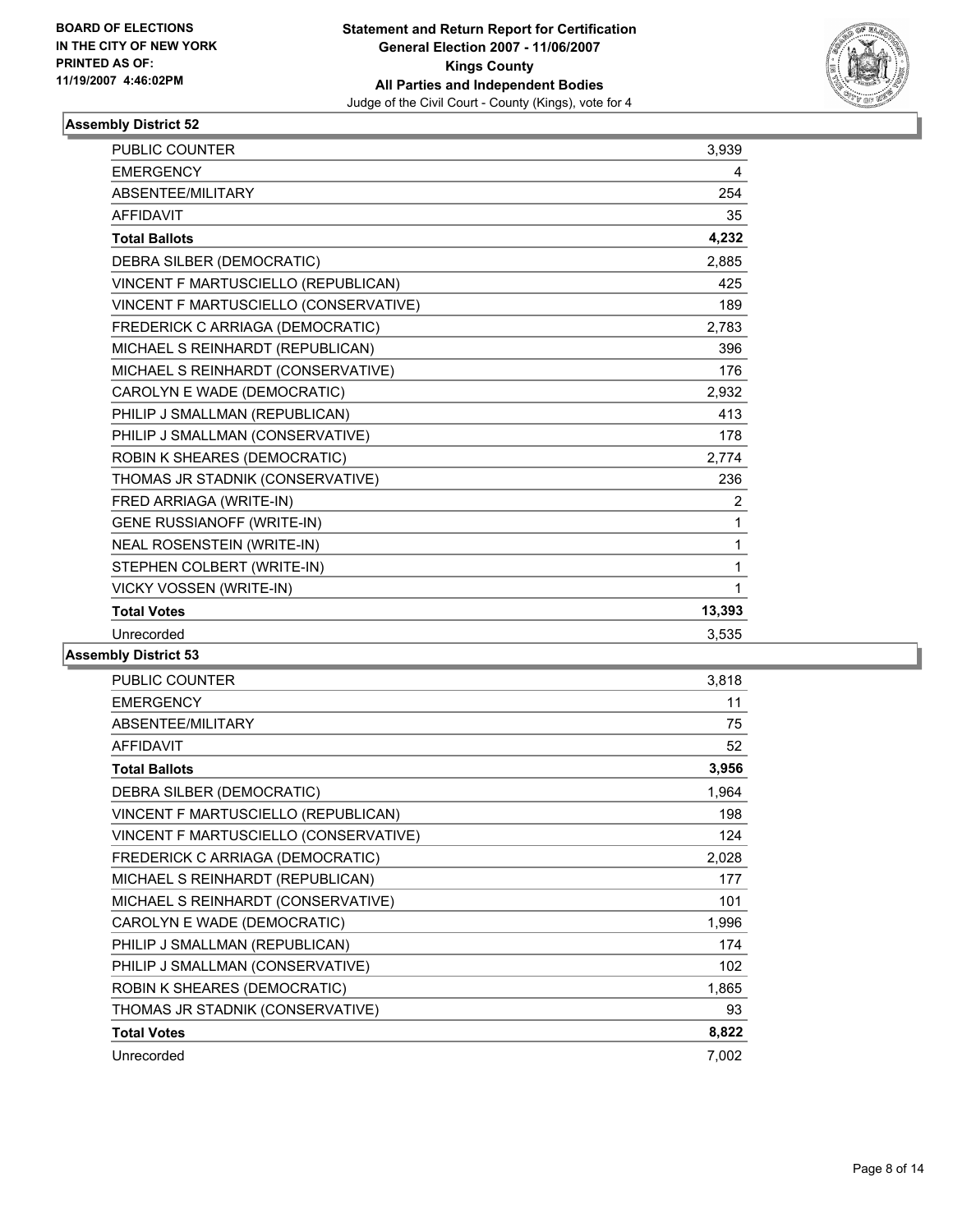

| PUBLIC COUNTER                        | 2,975 |
|---------------------------------------|-------|
| <b>EMERGENCY</b>                      | 5     |
| ABSENTEE/MILITARY                     | 44    |
| <b>AFFIDAVIT</b>                      | 39    |
| <b>Total Ballots</b>                  | 3,063 |
| DEBRA SILBER (DEMOCRATIC)             | 1,579 |
| VINCENT F MARTUSCIELLO (REPUBLICAN)   | 117   |
| VINCENT F MARTUSCIELLO (CONSERVATIVE) | 107   |
| FREDERICK C ARRIAGA (DEMOCRATIC)      | 1,653 |
| MICHAEL S REINHARDT (REPUBLICAN)      | 104   |
| MICHAEL S REINHARDT (CONSERVATIVE)    | 101   |
| CAROLYN E WADE (DEMOCRATIC)           | 1,731 |
| PHILIP J SMALLMAN (REPUBLICAN)        | 95    |
| PHILIP J SMALLMAN (CONSERVATIVE)      | 94    |
| ROBIN K SHEARES (DEMOCRATIC)          | 1,560 |
| THOMAS JR STADNIK (CONSERVATIVE)      | 107   |
| ALISSON DIAZ (WRITE-IN)               |       |
| MEDEA BENJAMIN (WRITE-IN)             | 1     |
| RALPH NADER (WRITE-IN)                | 1     |
| <b>Total Votes</b>                    | 7,251 |
| Unrecorded                            | 5,001 |

| PUBLIC COUNTER                        | 3,967 |
|---------------------------------------|-------|
| <b>EMERGENCY</b>                      | 3     |
| ABSENTEE/MILITARY                     | 98    |
| <b>AFFIDAVIT</b>                      | 45    |
| <b>Total Ballots</b>                  | 4,113 |
| DEBRA SILBER (DEMOCRATIC)             | 2,203 |
| VINCENT F MARTUSCIELLO (REPUBLICAN)   | 110   |
| VINCENT F MARTUSCIELLO (CONSERVATIVE) | 85    |
| FREDERICK C ARRIAGA (DEMOCRATIC)      | 2,231 |
| MICHAEL S REINHARDT (REPUBLICAN)      | 95    |
| MICHAEL S REINHARDT (CONSERVATIVE)    | 99    |
| CAROLYN E WADE (DEMOCRATIC)           | 2,506 |
| PHILIP J SMALLMAN (REPUBLICAN)        | 107   |
| PHILIP J SMALLMAN (CONSERVATIVE)      | 93    |
| ROBIN K SHEARES (DEMOCRATIC)          | 2,290 |
| THOMAS JR STADNIK (CONSERVATIVE)      | 89    |
| <b>Total Votes</b>                    | 9,908 |
| Unrecorded                            | 6,544 |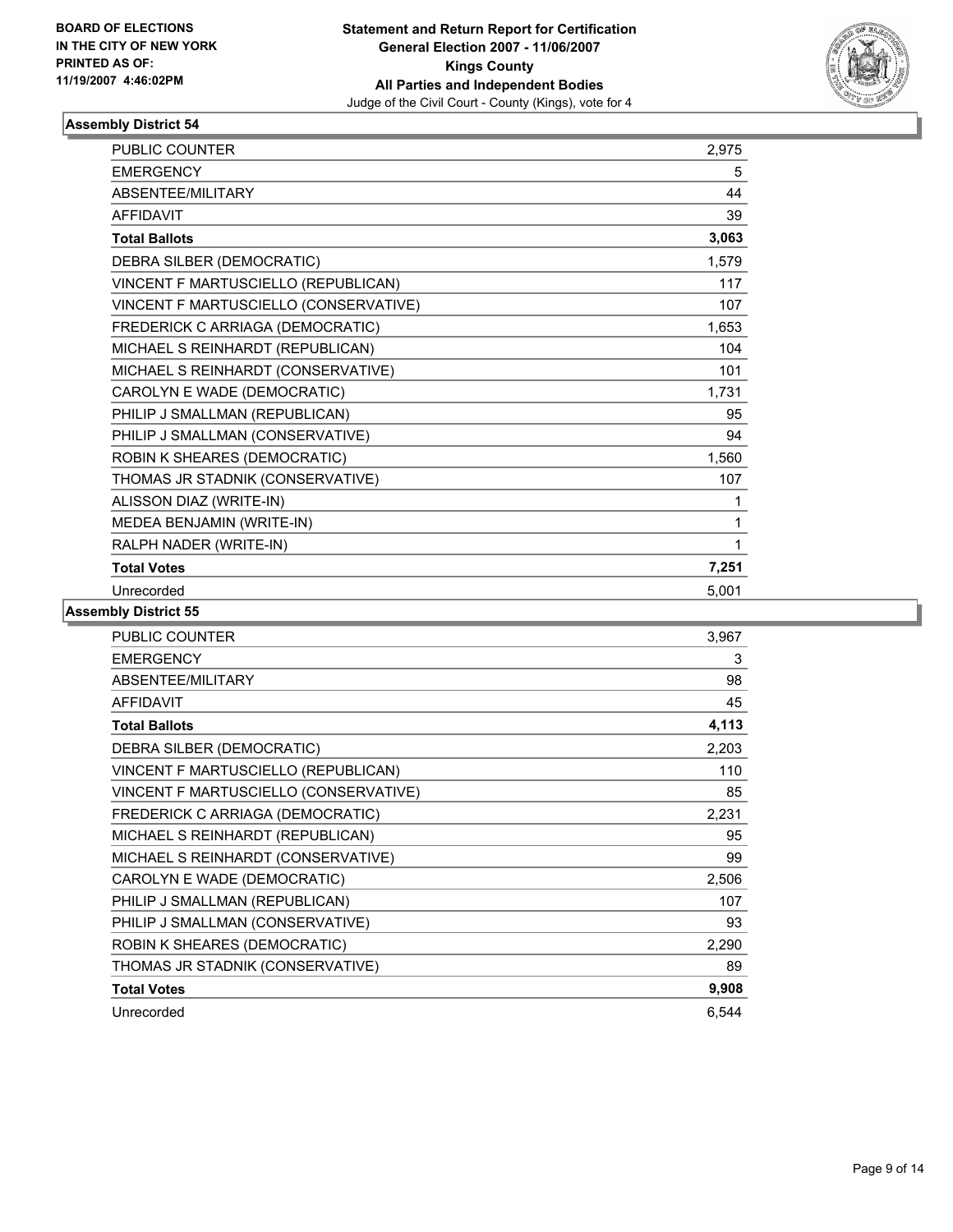

| <b>PUBLIC COUNTER</b>                 | 4,378  |  |
|---------------------------------------|--------|--|
| <b>EMERGENCY</b>                      | 0      |  |
| ABSENTEE/MILITARY                     | 158    |  |
| <b>AFFIDAVIT</b>                      | 52     |  |
| <b>Total Ballots</b>                  | 4,588  |  |
| DEBRA SILBER (DEMOCRATIC)             | 2,470  |  |
| VINCENT F MARTUSCIELLO (REPUBLICAN)   | 110    |  |
| VINCENT F MARTUSCIELLO (CONSERVATIVE) | 95     |  |
| FREDERICK C ARRIAGA (DEMOCRATIC)      | 2,511  |  |
| MICHAEL S REINHARDT (REPUBLICAN)      | 134    |  |
| MICHAEL S REINHARDT (CONSERVATIVE)    | 103    |  |
| CAROLYN E WADE (DEMOCRATIC)           | 2,955  |  |
| PHILIP J SMALLMAN (REPUBLICAN)        | 116    |  |
| PHILIP J SMALLMAN (CONSERVATIVE)      | 96     |  |
| ROBIN K SHEARES (DEMOCRATIC)          | 2,734  |  |
| THOMAS JR STADNIK (CONSERVATIVE)      | 89     |  |
| <b>VERNELL NOEL (WRITE-IN)</b>        |        |  |
| <b>Total Votes</b>                    | 11,414 |  |
| Unrecorded                            | 6,938  |  |

| <b>PUBLIC COUNTER</b>                 | 4,120  |
|---------------------------------------|--------|
| <b>EMERGENCY</b>                      | 5      |
| ABSENTEE/MILITARY                     | 172    |
| <b>AFFIDAVIT</b>                      | 45     |
| <b>Total Ballots</b>                  | 4,342  |
| DEBRA SILBER (DEMOCRATIC)             | 2,530  |
| VINCENT F MARTUSCIELLO (REPUBLICAN)   | 132    |
| VINCENT F MARTUSCIELLO (CONSERVATIVE) | 72     |
| FREDERICK C ARRIAGA (DEMOCRATIC)      | 2,589  |
| MICHAEL S REINHARDT (REPUBLICAN)      | 126    |
| MICHAEL S REINHARDT (CONSERVATIVE)    | 84     |
| CAROLYN E WADE (DEMOCRATIC)           | 2,972  |
| PHILIP J SMALLMAN (REPUBLICAN)        | 123    |
| PHILIP J SMALLMAN (CONSERVATIVE)      | 92     |
| ROBIN K SHEARES (DEMOCRATIC)          | 2,675  |
| THOMAS JR STADNIK (CONSERVATIVE)      | 77     |
| RONALD WALKER (WRITE-IN)              |        |
| <b>Total Votes</b>                    | 11,473 |
| Unrecorded                            | 5,895  |
|                                       |        |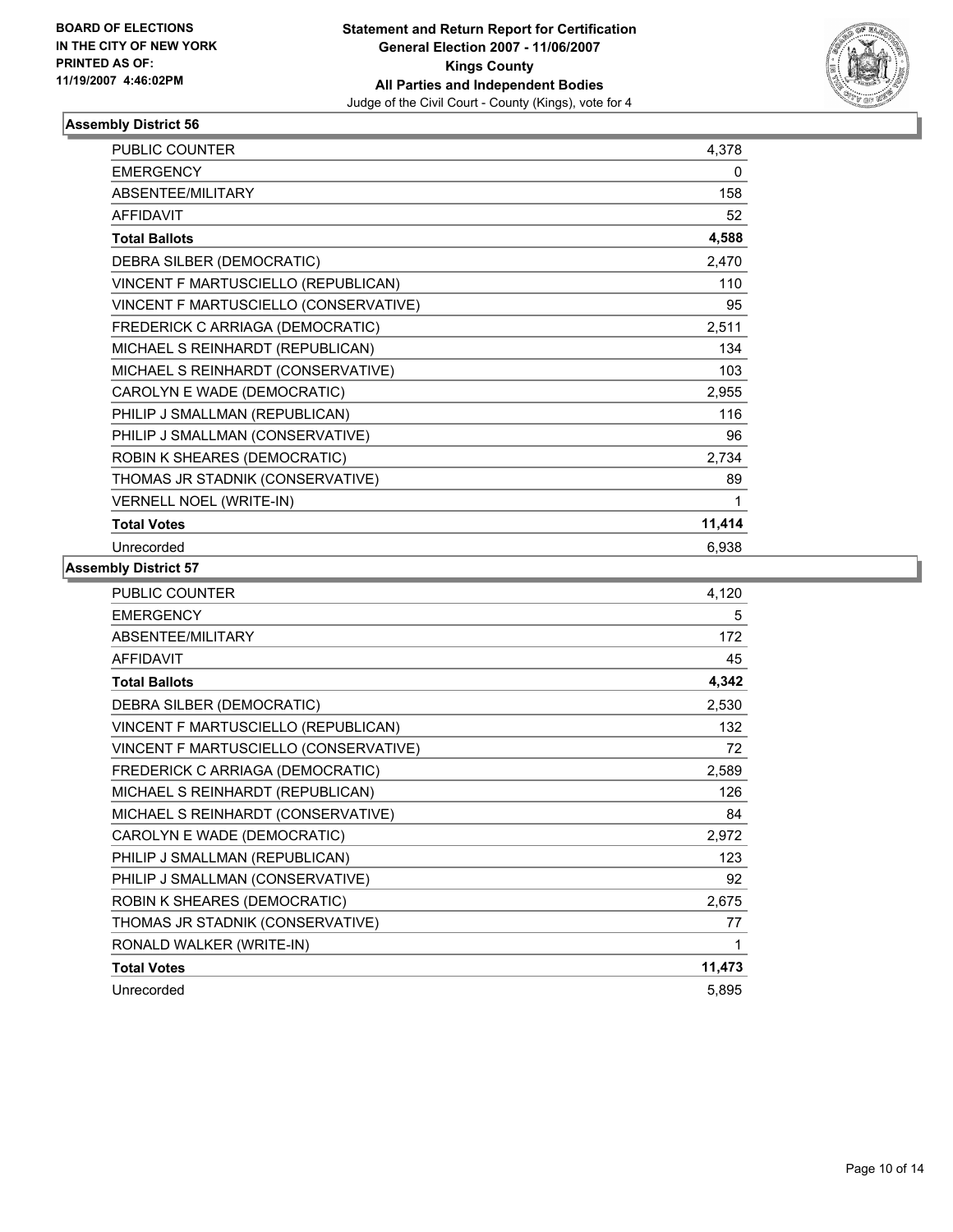

| PUBLIC COUNTER                        | 3,313 |  |
|---------------------------------------|-------|--|
| <b>EMERGENCY</b>                      | 0     |  |
| <b>ABSENTEE/MILITARY</b>              | 216   |  |
| <b>AFFIDAVIT</b>                      | 32    |  |
| <b>Total Ballots</b>                  | 3,561 |  |
| DEBRA SILBER (DEMOCRATIC)             | 2,102 |  |
| VINCENT F MARTUSCIELLO (REPUBLICAN)   | 108   |  |
| VINCENT F MARTUSCIELLO (CONSERVATIVE) | 88    |  |
| FREDERICK C ARRIAGA (DEMOCRATIC)      | 2,078 |  |
| MICHAEL S REINHARDT (REPUBLICAN)      | 117   |  |
| MICHAEL S REINHARDT (CONSERVATIVE)    | 104   |  |
| CAROLYN E WADE (DEMOCRATIC)           | 2,360 |  |
| PHILIP J SMALLMAN (REPUBLICAN)        | 108   |  |
| PHILIP J SMALLMAN (CONSERVATIVE)      | 91    |  |
| ROBIN K SHEARES (DEMOCRATIC)          | 2,059 |  |
| THOMAS JR STADNIK (CONSERVATIVE)      | 84    |  |
| <b>Total Votes</b>                    | 9,299 |  |
| Unrecorded                            | 4.945 |  |

| PUBLIC COUNTER                        | 3,302  |
|---------------------------------------|--------|
| <b>EMERGENCY</b>                      | 7      |
| ABSENTEE/MILITARY                     | 149    |
| <b>AFFIDAVIT</b>                      | 30     |
| <b>Total Ballots</b>                  | 3,488  |
| DEBRA SILBER (DEMOCRATIC)             | 1,872  |
| VINCENT F MARTUSCIELLO (REPUBLICAN)   | 535    |
| VINCENT F MARTUSCIELLO (CONSERVATIVE) | 289    |
| FREDERICK C ARRIAGA (DEMOCRATIC)      | 1,784  |
| MICHAEL S REINHARDT (REPUBLICAN)      | 582    |
| MICHAEL S REINHARDT (CONSERVATIVE)    | 274    |
| CAROLYN E WADE (DEMOCRATIC)           | 1,940  |
| PHILIP J SMALLMAN (REPUBLICAN)        | 501    |
| PHILIP J SMALLMAN (CONSERVATIVE)      | 270    |
| ROBIN K SHEARES (DEMOCRATIC)          | 1,777  |
| THOMAS JR STADNIK (CONSERVATIVE)      | 333    |
| <b>Total Votes</b>                    | 10,157 |
| Unrecorded                            | 3,795  |
|                                       |        |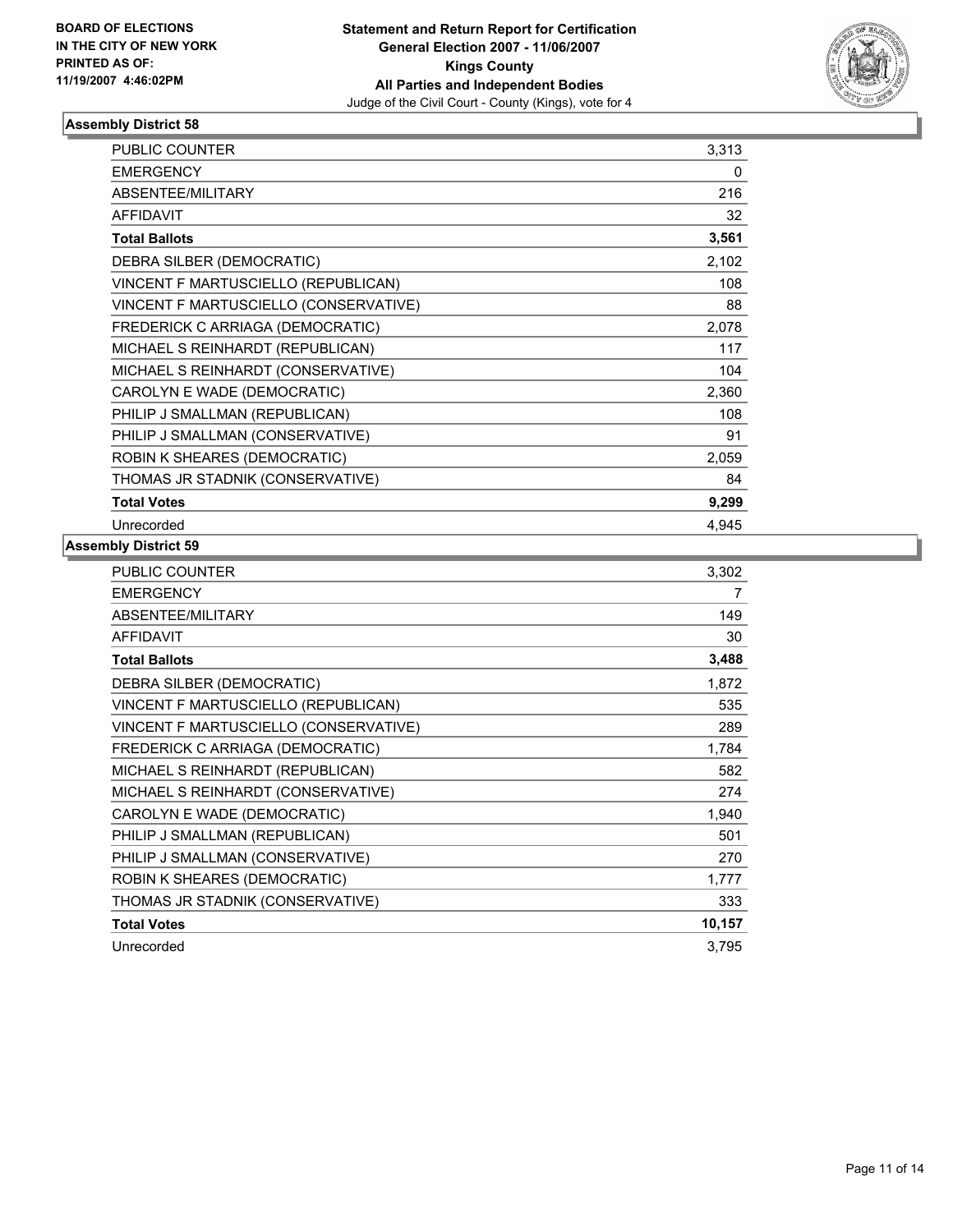

| <b>PUBLIC COUNTER</b>                 | 1,671 |
|---------------------------------------|-------|
| <b>EMERGENCY</b>                      |       |
| ABSENTEE/MILITARY                     | 77    |
| <b>AFFIDAVIT</b>                      | 7     |
| <b>Total Ballots</b>                  | 1,756 |
| DEBRA SILBER (DEMOCRATIC)             | 709   |
| VINCENT F MARTUSCIELLO (REPUBLICAN)   | 485   |
| VINCENT F MARTUSCIELLO (CONSERVATIVE) | 261   |
| FREDERICK C ARRIAGA (DEMOCRATIC)      | 688   |
| MICHAEL S REINHARDT (REPUBLICAN)      | 426   |
| MICHAEL S REINHARDT (CONSERVATIVE)    | 239   |
| CAROLYN E WADE (DEMOCRATIC)           | 722   |
| PHILIP J SMALLMAN (REPUBLICAN)        | 400   |
| PHILIP J SMALLMAN (CONSERVATIVE)      | 236   |
| ROBIN K SHEARES (DEMOCRATIC)          | 654   |
| THOMAS JR STADNIK (CONSERVATIVE)      | 280   |
| <b>Total Votes</b>                    | 5,100 |
| Unrecorded                            | 1,924 |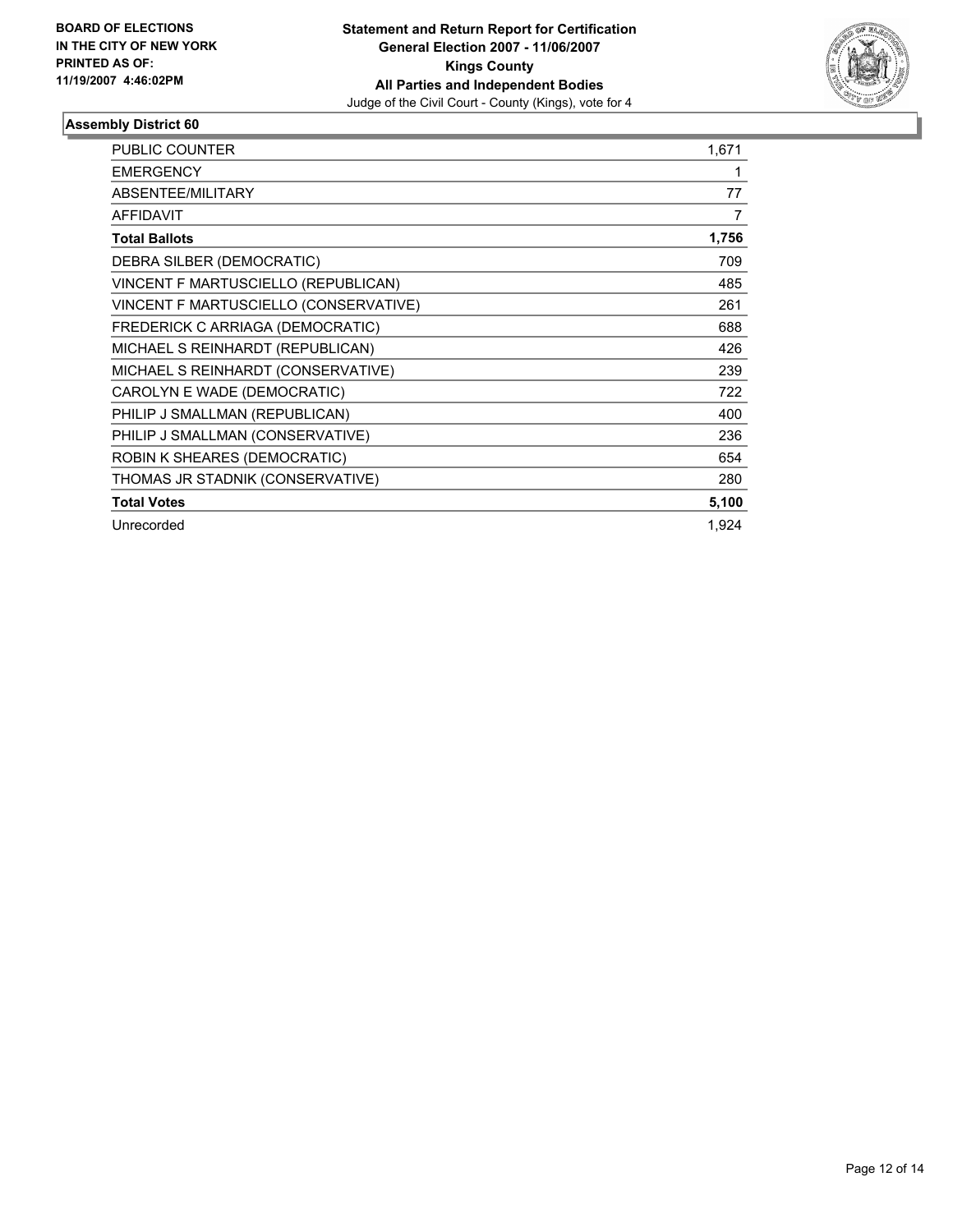

## **Total for Judge of the Civil Court - County (Kings) - Kings County**

| <b>EMERGENCY</b><br>71<br>3,162<br>ABSENTEE/MILITARY<br><b>AFFIDAVIT</b><br>744<br><b>Total Ballots</b><br>DEBRA SILBER (DEMOCRATIC)<br>39,543<br>VINCENT F MARTUSCIELLO (REPUBLICAN)<br>7,208<br>VINCENT F MARTUSCIELLO (CONSERVATIVE)<br>3,666<br>FREDERICK C ARRIAGA (DEMOCRATIC)<br>37,925<br>MICHAEL S REINHARDT (REPUBLICAN)<br>7,504<br>MICHAEL S REINHARDT (CONSERVATIVE)<br>3,653<br>CAROLYN E WADE (DEMOCRATIC)<br>41,122<br>PHILIP J SMALLMAN (REPUBLICAN)<br>7,125<br>3,531<br>PHILIP J SMALLMAN (CONSERVATIVE)<br>ROBIN K SHEARES (DEMOCRATIC)<br>38,008<br>THOMAS JR STADNIK (CONSERVATIVE)<br>ALISSON DIAZ (WRITE-IN)<br>1<br>ALLEN POPPER (WRITE-IN)<br>1<br>CALVIN JOHNSON (WRITE-IN)<br>1<br>$\mathbf{1}$<br>CHAIM STORCH (WRITE-IN)<br>2<br>FRED ARRIAGA (WRITE-IN)<br><b>GAVRIEL SHMVILLI (WRITE-IN)</b><br>$\mathbf{1}$<br>GENE RUSSIANOFF (WRITE-IN)<br>$\mathbf{1}$<br>1<br>IAN RANDAL STROCK (WRITE-IN)<br>JACK PURUIN (WRITE-IN)<br>1<br>1<br>KAILA SHMVILLI (WRITE-IN)<br>1<br>MEDEA BENJAMIN (WRITE-IN)<br>MELENA RIZIK (WRITE-IN)<br>1<br>1<br><b>NEAL ROSENSTEIN (WRITE-IN)</b><br>1<br>RALPH NADER (WRITE-IN)<br>RONALD WALKER (WRITE-IN)<br>1<br>SIMON STROH (WRITE-IN)<br>1<br>STEPHEN COLBERT (WRITE-IN)<br>1<br>TERRY CERRICER (WRITE-IN)<br>1<br>1<br>VERNELL NOEL (WRITE-IN)<br>1<br><b>VICKY VOSSEN (WRITE-IN)</b><br>193,499<br><b>Total Votes</b> | Unrecorded | 108,473 |
|------------------------------------------------------------------------------------------------------------------------------------------------------------------------------------------------------------------------------------------------------------------------------------------------------------------------------------------------------------------------------------------------------------------------------------------------------------------------------------------------------------------------------------------------------------------------------------------------------------------------------------------------------------------------------------------------------------------------------------------------------------------------------------------------------------------------------------------------------------------------------------------------------------------------------------------------------------------------------------------------------------------------------------------------------------------------------------------------------------------------------------------------------------------------------------------------------------------------------------------------------------------------------------------------------------------------------------------------------------------------------------------|------------|---------|
| 75,493<br>4,193                                                                                                                                                                                                                                                                                                                                                                                                                                                                                                                                                                                                                                                                                                                                                                                                                                                                                                                                                                                                                                                                                                                                                                                                                                                                                                                                                                          |            |         |
|                                                                                                                                                                                                                                                                                                                                                                                                                                                                                                                                                                                                                                                                                                                                                                                                                                                                                                                                                                                                                                                                                                                                                                                                                                                                                                                                                                                          |            |         |
|                                                                                                                                                                                                                                                                                                                                                                                                                                                                                                                                                                                                                                                                                                                                                                                                                                                                                                                                                                                                                                                                                                                                                                                                                                                                                                                                                                                          |            |         |
|                                                                                                                                                                                                                                                                                                                                                                                                                                                                                                                                                                                                                                                                                                                                                                                                                                                                                                                                                                                                                                                                                                                                                                                                                                                                                                                                                                                          |            |         |
|                                                                                                                                                                                                                                                                                                                                                                                                                                                                                                                                                                                                                                                                                                                                                                                                                                                                                                                                                                                                                                                                                                                                                                                                                                                                                                                                                                                          |            |         |
|                                                                                                                                                                                                                                                                                                                                                                                                                                                                                                                                                                                                                                                                                                                                                                                                                                                                                                                                                                                                                                                                                                                                                                                                                                                                                                                                                                                          |            |         |
|                                                                                                                                                                                                                                                                                                                                                                                                                                                                                                                                                                                                                                                                                                                                                                                                                                                                                                                                                                                                                                                                                                                                                                                                                                                                                                                                                                                          |            |         |
|                                                                                                                                                                                                                                                                                                                                                                                                                                                                                                                                                                                                                                                                                                                                                                                                                                                                                                                                                                                                                                                                                                                                                                                                                                                                                                                                                                                          |            |         |
|                                                                                                                                                                                                                                                                                                                                                                                                                                                                                                                                                                                                                                                                                                                                                                                                                                                                                                                                                                                                                                                                                                                                                                                                                                                                                                                                                                                          |            |         |
|                                                                                                                                                                                                                                                                                                                                                                                                                                                                                                                                                                                                                                                                                                                                                                                                                                                                                                                                                                                                                                                                                                                                                                                                                                                                                                                                                                                          |            |         |
|                                                                                                                                                                                                                                                                                                                                                                                                                                                                                                                                                                                                                                                                                                                                                                                                                                                                                                                                                                                                                                                                                                                                                                                                                                                                                                                                                                                          |            |         |
|                                                                                                                                                                                                                                                                                                                                                                                                                                                                                                                                                                                                                                                                                                                                                                                                                                                                                                                                                                                                                                                                                                                                                                                                                                                                                                                                                                                          |            |         |
|                                                                                                                                                                                                                                                                                                                                                                                                                                                                                                                                                                                                                                                                                                                                                                                                                                                                                                                                                                                                                                                                                                                                                                                                                                                                                                                                                                                          |            |         |
|                                                                                                                                                                                                                                                                                                                                                                                                                                                                                                                                                                                                                                                                                                                                                                                                                                                                                                                                                                                                                                                                                                                                                                                                                                                                                                                                                                                          |            |         |
|                                                                                                                                                                                                                                                                                                                                                                                                                                                                                                                                                                                                                                                                                                                                                                                                                                                                                                                                                                                                                                                                                                                                                                                                                                                                                                                                                                                          |            |         |
|                                                                                                                                                                                                                                                                                                                                                                                                                                                                                                                                                                                                                                                                                                                                                                                                                                                                                                                                                                                                                                                                                                                                                                                                                                                                                                                                                                                          |            |         |
|                                                                                                                                                                                                                                                                                                                                                                                                                                                                                                                                                                                                                                                                                                                                                                                                                                                                                                                                                                                                                                                                                                                                                                                                                                                                                                                                                                                          |            |         |
|                                                                                                                                                                                                                                                                                                                                                                                                                                                                                                                                                                                                                                                                                                                                                                                                                                                                                                                                                                                                                                                                                                                                                                                                                                                                                                                                                                                          |            |         |
|                                                                                                                                                                                                                                                                                                                                                                                                                                                                                                                                                                                                                                                                                                                                                                                                                                                                                                                                                                                                                                                                                                                                                                                                                                                                                                                                                                                          |            |         |
|                                                                                                                                                                                                                                                                                                                                                                                                                                                                                                                                                                                                                                                                                                                                                                                                                                                                                                                                                                                                                                                                                                                                                                                                                                                                                                                                                                                          |            |         |
|                                                                                                                                                                                                                                                                                                                                                                                                                                                                                                                                                                                                                                                                                                                                                                                                                                                                                                                                                                                                                                                                                                                                                                                                                                                                                                                                                                                          |            |         |
|                                                                                                                                                                                                                                                                                                                                                                                                                                                                                                                                                                                                                                                                                                                                                                                                                                                                                                                                                                                                                                                                                                                                                                                                                                                                                                                                                                                          |            |         |
|                                                                                                                                                                                                                                                                                                                                                                                                                                                                                                                                                                                                                                                                                                                                                                                                                                                                                                                                                                                                                                                                                                                                                                                                                                                                                                                                                                                          |            |         |
|                                                                                                                                                                                                                                                                                                                                                                                                                                                                                                                                                                                                                                                                                                                                                                                                                                                                                                                                                                                                                                                                                                                                                                                                                                                                                                                                                                                          |            |         |
|                                                                                                                                                                                                                                                                                                                                                                                                                                                                                                                                                                                                                                                                                                                                                                                                                                                                                                                                                                                                                                                                                                                                                                                                                                                                                                                                                                                          |            |         |
|                                                                                                                                                                                                                                                                                                                                                                                                                                                                                                                                                                                                                                                                                                                                                                                                                                                                                                                                                                                                                                                                                                                                                                                                                                                                                                                                                                                          |            |         |
|                                                                                                                                                                                                                                                                                                                                                                                                                                                                                                                                                                                                                                                                                                                                                                                                                                                                                                                                                                                                                                                                                                                                                                                                                                                                                                                                                                                          |            |         |
|                                                                                                                                                                                                                                                                                                                                                                                                                                                                                                                                                                                                                                                                                                                                                                                                                                                                                                                                                                                                                                                                                                                                                                                                                                                                                                                                                                                          |            |         |
|                                                                                                                                                                                                                                                                                                                                                                                                                                                                                                                                                                                                                                                                                                                                                                                                                                                                                                                                                                                                                                                                                                                                                                                                                                                                                                                                                                                          |            |         |
|                                                                                                                                                                                                                                                                                                                                                                                                                                                                                                                                                                                                                                                                                                                                                                                                                                                                                                                                                                                                                                                                                                                                                                                                                                                                                                                                                                                          |            |         |
|                                                                                                                                                                                                                                                                                                                                                                                                                                                                                                                                                                                                                                                                                                                                                                                                                                                                                                                                                                                                                                                                                                                                                                                                                                                                                                                                                                                          |            |         |
|                                                                                                                                                                                                                                                                                                                                                                                                                                                                                                                                                                                                                                                                                                                                                                                                                                                                                                                                                                                                                                                                                                                                                                                                                                                                                                                                                                                          |            |         |
|                                                                                                                                                                                                                                                                                                                                                                                                                                                                                                                                                                                                                                                                                                                                                                                                                                                                                                                                                                                                                                                                                                                                                                                                                                                                                                                                                                                          |            |         |
|                                                                                                                                                                                                                                                                                                                                                                                                                                                                                                                                                                                                                                                                                                                                                                                                                                                                                                                                                                                                                                                                                                                                                                                                                                                                                                                                                                                          |            |         |
|                                                                                                                                                                                                                                                                                                                                                                                                                                                                                                                                                                                                                                                                                                                                                                                                                                                                                                                                                                                                                                                                                                                                                                                                                                                                                                                                                                                          |            |         |
| PUBLIC COUNTER<br>71,516                                                                                                                                                                                                                                                                                                                                                                                                                                                                                                                                                                                                                                                                                                                                                                                                                                                                                                                                                                                                                                                                                                                                                                                                                                                                                                                                                                 |            |         |